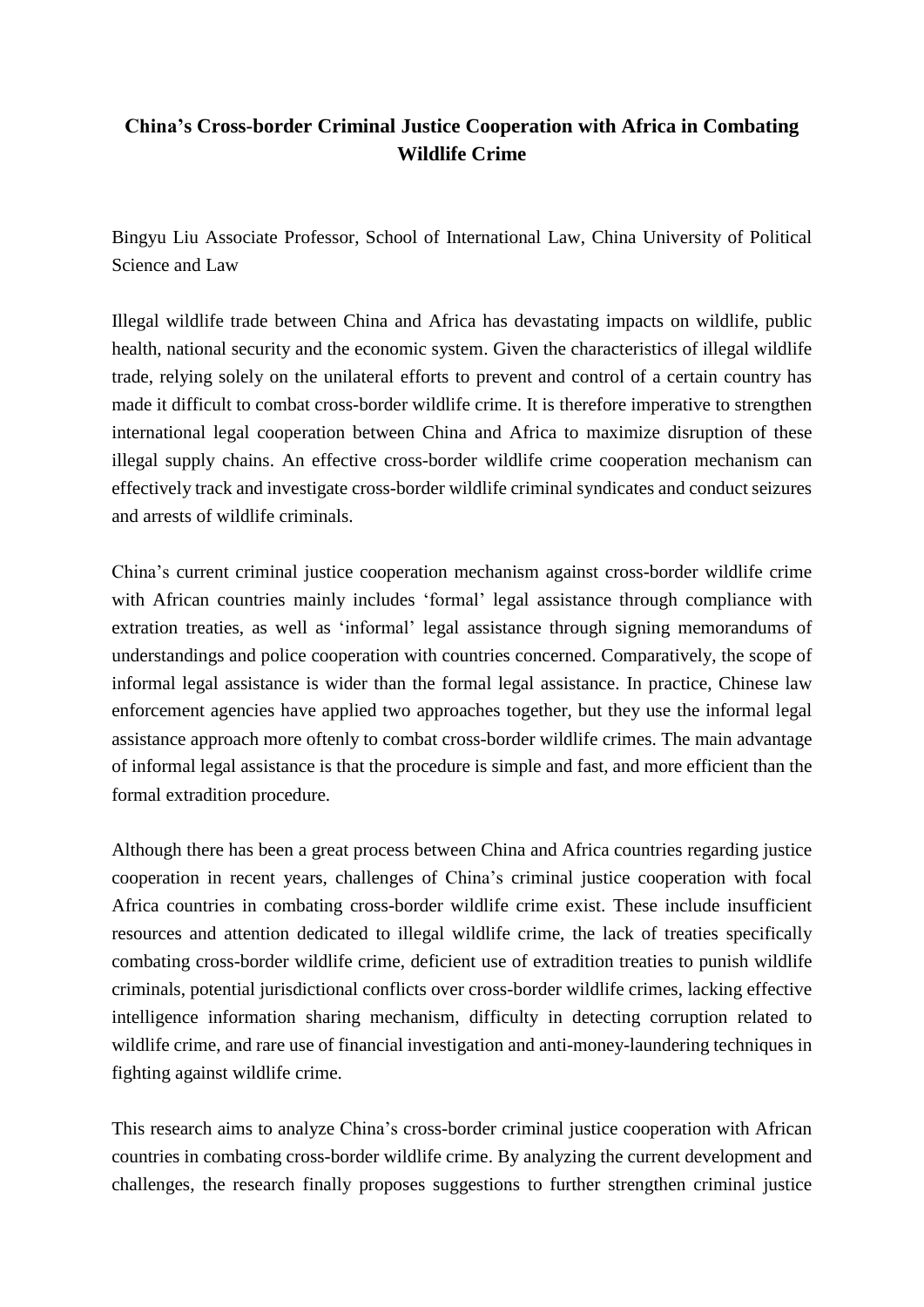cooperation against illegal wildlife trade between China and African countries. The research was conducted based on expert interview and case analysis to analyze the characteristics, development and challenges of using criminal justice cooperation mechanism in regulating cross-border wildlife crimes. Online interviews were undertaken between March 2021 and November 2021 to ascertain the contemporary dimensions of criminal justice cooperation between China and African countries. Government and law enforcement officers, relevant experts and other stakeholders from Chinese government agencies (such as The Ministry of Justice, China Customs, Supreme People's Procuratorate, The Ministry of Foreign Affairs, and People's Procuratorate of Guangdong Province), research institute (such as G20 Anticorruption Fugitives and Asset Recovery Research Center), as well as African wildlife protection organizations (such as Conserv Congo, Wildlife Conservation Society) were interviewed and consulted. These interviewees provided critical background information and valuable insight to complete the research. Based on the interview information, case studies were supplemented to identify and analyze the best practices of criminal justice cooperation between China and African countries. The research also used a wide range of open source resources to contain historical and statistical information, including government documents, media reports, court documents and case law, financial reporting, as well as aggregated information provided in academic reports and literatures, particularly CITES, UNEP and FATF reporting documents.

In addition, the research specifically analyzes a successful case between China Customs and Singapore Customs in jointly investigating the case of smuggling ivory and other endangered animal products. Almost 10 tons of elephant ivory and 12 tons of pangolin scales were sent by Chinese smugglers from the Democratic Republic of the Congo to China via Singapore on July 2019. The seized ivory and pangolin were estimated to be worth almost 13 million US and 37 million US dollars respectively. The suspects were finally arrested in China and were tried in court in Guangxi Zhuang Autonomous Region in 2020. This case is a successful example of international cooperation in combating transnational wildlife crime. In this case, China Customs first obtained the clue of the crime and actively provided intelligence which helped Singapore Customs to intercept 8.8 tons of smuggling ivory. The materials obtained, examined and authenticated by Singapore in accordance with its own judicial procedures were also finally accepted by the Chinese court. The process of law enforcement and judicial cooperation between China and Singapore shows how the two countries in the absence of bilateral extradition treaties can successfully complete the process of criminal judicial assistance by solely relying on diplomatic relations. The common understanding of the severity of wildlife crime and effective information sharing mechanism between the two countries through informal legal assistance mechanism has achieved effective criminal justice cooperation. This could provide experiences for China and African Countries when cross-border enforcement cooperation is significantly hampered by a lack of formal legal assistance mechanism.